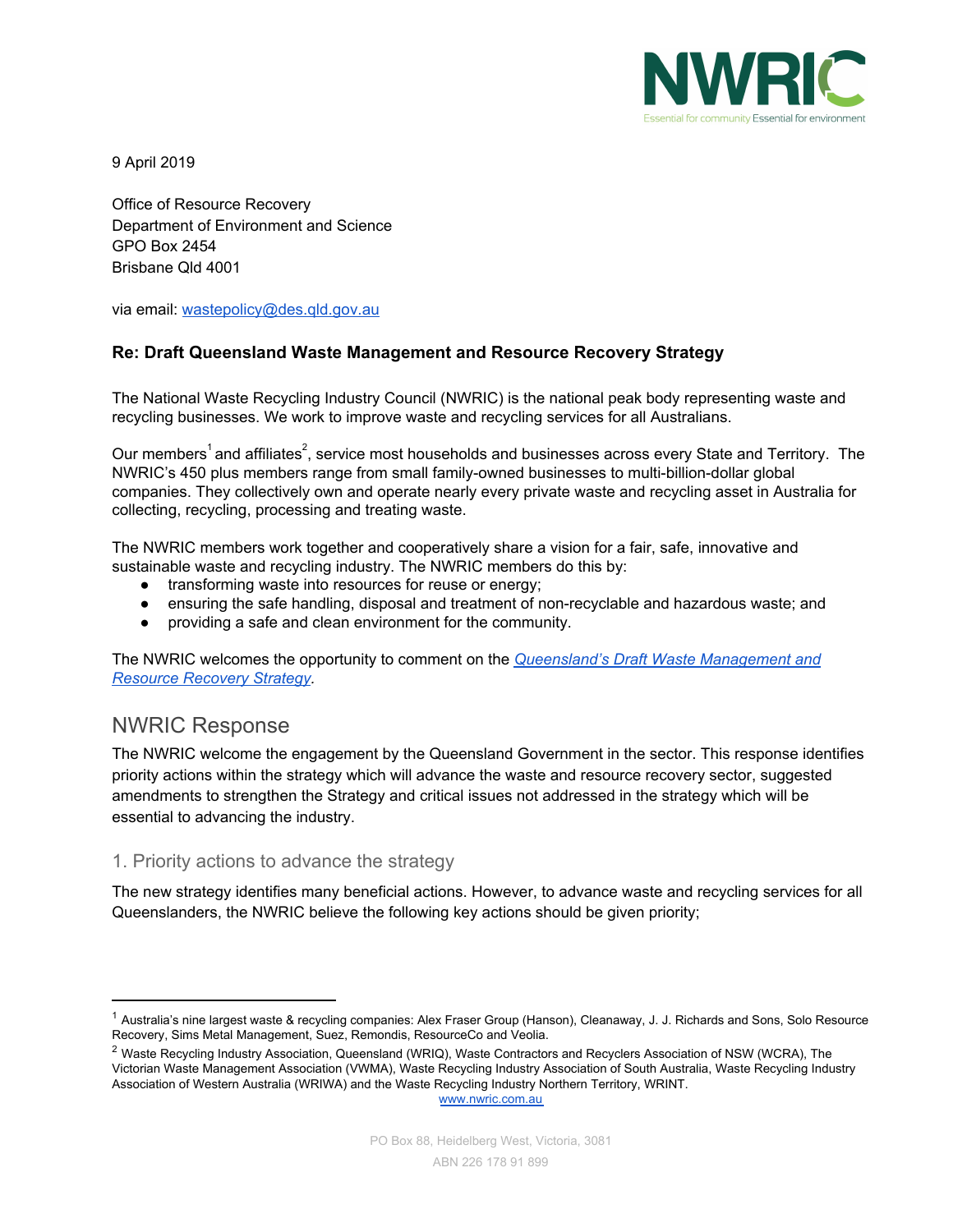

# **1.1 Harmonisation**

We support the Queensland government's commitment to working "with the Commonwealth Government to standardise waste policy, legislation, regulation and messaging."

The NWRIC supports the Commonwealth's National Waste Policy, however without sufficient resourcing and leadership at a National level and States agreement on targets and the action plan the policy will fail. LIkewise the NWRIC recommends the Queensland strategy reflect the National Waste Policy and other State waste and resource recovery strategies to help drive greater harmonisation and successful implementation.

The NWRIC considers the following regulatory areas as a matter of priority for national harmonisation - landfill levies, transport of waste, landfill operations, recovered organic product quality and operations standards, aggregate reuse in road construction, stockpiling and fire guidelines and operation of container deposit schemes.

Consistent national community messaging on what items can go in what bin is also key to reducing contamination in household recycling bins. We encourage National, state and local governments to work with waste and resource recovery industry on streamlining these messages to reduce community confusion. WA Recycle Right campaign is a great example of how local government and recyclers have agreed to a common message for householders.

# **1.2 Compliance / Policing**

Industry support regulatory action to "continuously improve the effectiveness of waste sector's environmental compliance operations." Essential to this will be strengthening the Environmentally Relevant Activities (ERA) framework, including even handed policing of licences. It is also important that both the Department and local government are adequately funded to provide guidance to industry and ensure compliance.

# **1.3 Planning**

The NWRIC notes the existing strategy identifies a number of items when it comes to planning for waste facilities; including work to

- Develop waste precincts,
- Develop a coherent state-wide waste infrastructure planning framework and regional infrastructure plans,
- Rationalise waste facilities,
- Improve or close redundant landfill facilities, and an
- Audit landfills to test the quality of Queensland landfill infrastructure and identify non-compliance.

We commend these activities and support rapid action to implement them including strong alignment between local and state planning regulations.

# **1.4 Extended Producer Responsibility**

The strategy makes reference to supporting product stewardship initiatives but does not identify specific products. The NWRIC calls for regulated product stewardship programs for batteries and tyres as a national priority as well as the expansion of the NTCRS to include all types of e-waste. Batteries in particular are a

[www.nwric.com.au](http://www.nwric.com.au/)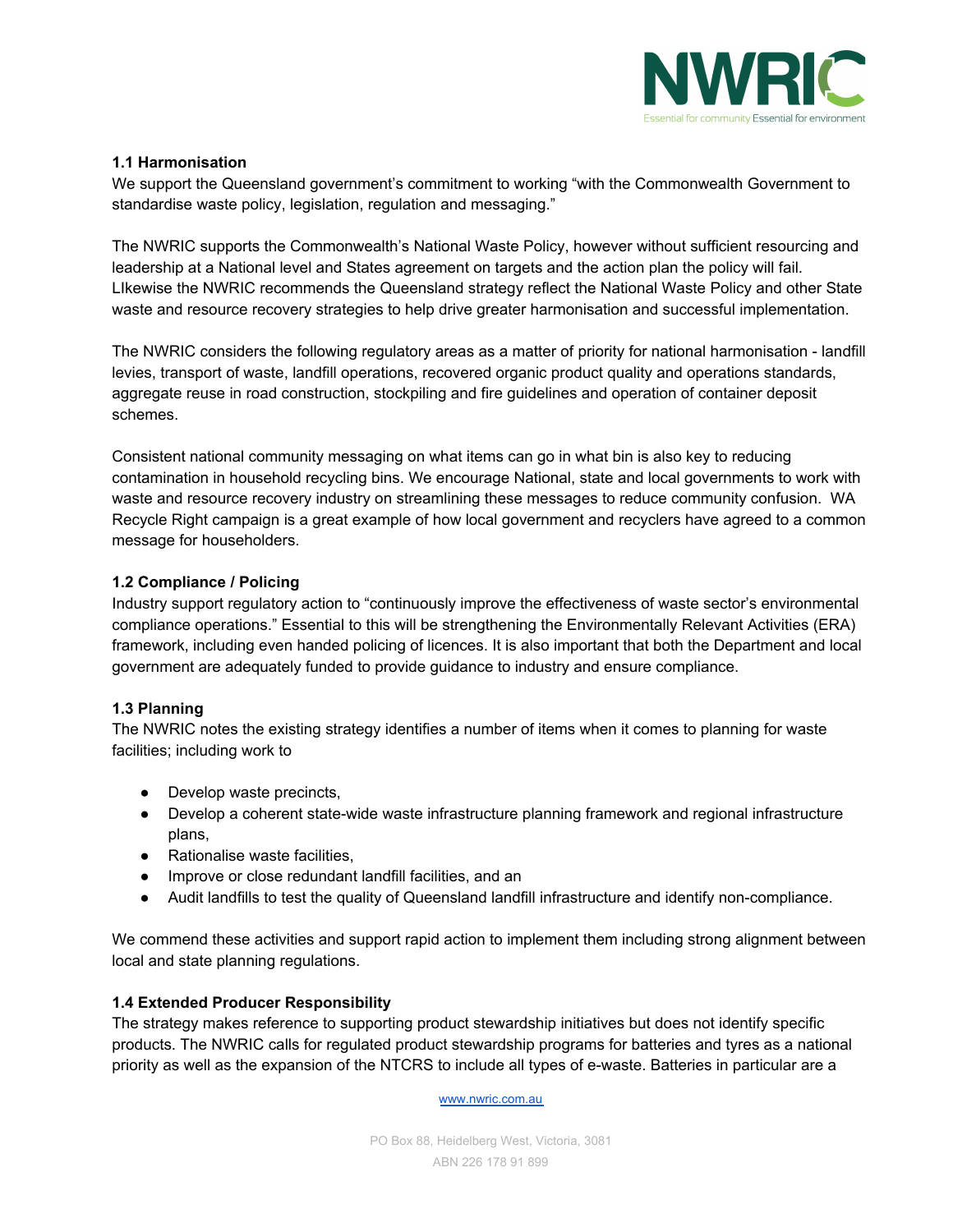

source of fires in waste facilities. There is also a need to strengthen the regulatory framework to ensure APCO meets its targets. One possible option is for State government, through its container deposit scheme, introduce mandated recycled content levels for container types.

We also encourage the government to look into restricting the use of hazardous substances in products such as fire retardants, PFAS and other harmful chemicals or heavy metals that are contaminating organics and other recovered materials, this could be something similar to the Europena ROHS Directive or a regulation under the Product Stewardship Act.

#### **1.5 Procurement**

In the wake of China's National Sword and Blue Sky policies, domestic procurement of plastics, glass and paper will be essential. The NWRIC recommends the Queensland Government introduce mandatory procurement targets for these materials as a matter of urgency.

Further, mandatory government procurement of recovered organics for mine site rehabilitation and urban infrastructure projects is recommended to drive the development of this industry in Queensland and diversion of organics from landfill.

#### **1.6 Energy**

We note the Queensland Government has committed to developing a;

- Clear position and policy on the role of energy and fuels from waste in Queensland, and to
- Develop and energy from waste policy.

Essential to the development of energy recovery and fuel manufacture infrastructure will be appropriate siting, community acceptance, long term contracts for supply of the materials and connection to the grid. The application of energy recovery over landfill will create jobs and improve state revenue.

The NWRIC supports the use of waste to energy technology where there are no recovery options for the material.

# 2. Suggested amendments to the strategy

# **2.0 Targets**

The NWRIC supports the use of long term and milestone targets, however it considers that the waste avoidance target should also apply to the C&I and C&D waste streams as proposed by the National Waste Policy and not be restricted to the MSW stream. There is substantial action businesses can take to reduce their waste generation.

#### **2.1 Waste Streams that require to improve recycling performance**

On page 19 of the Strategy a list of problem waste is identified. There are two gaps - organics and liquid waste. It is suggested that food and agricultural waste should be modified to food and organic waste, and liquid waste added to the list.

[www.nwric.com.au](http://www.nwric.com.au/)

PO Box 88, Heidelberg West, Victoria, 3081 ABN 226 178 91 899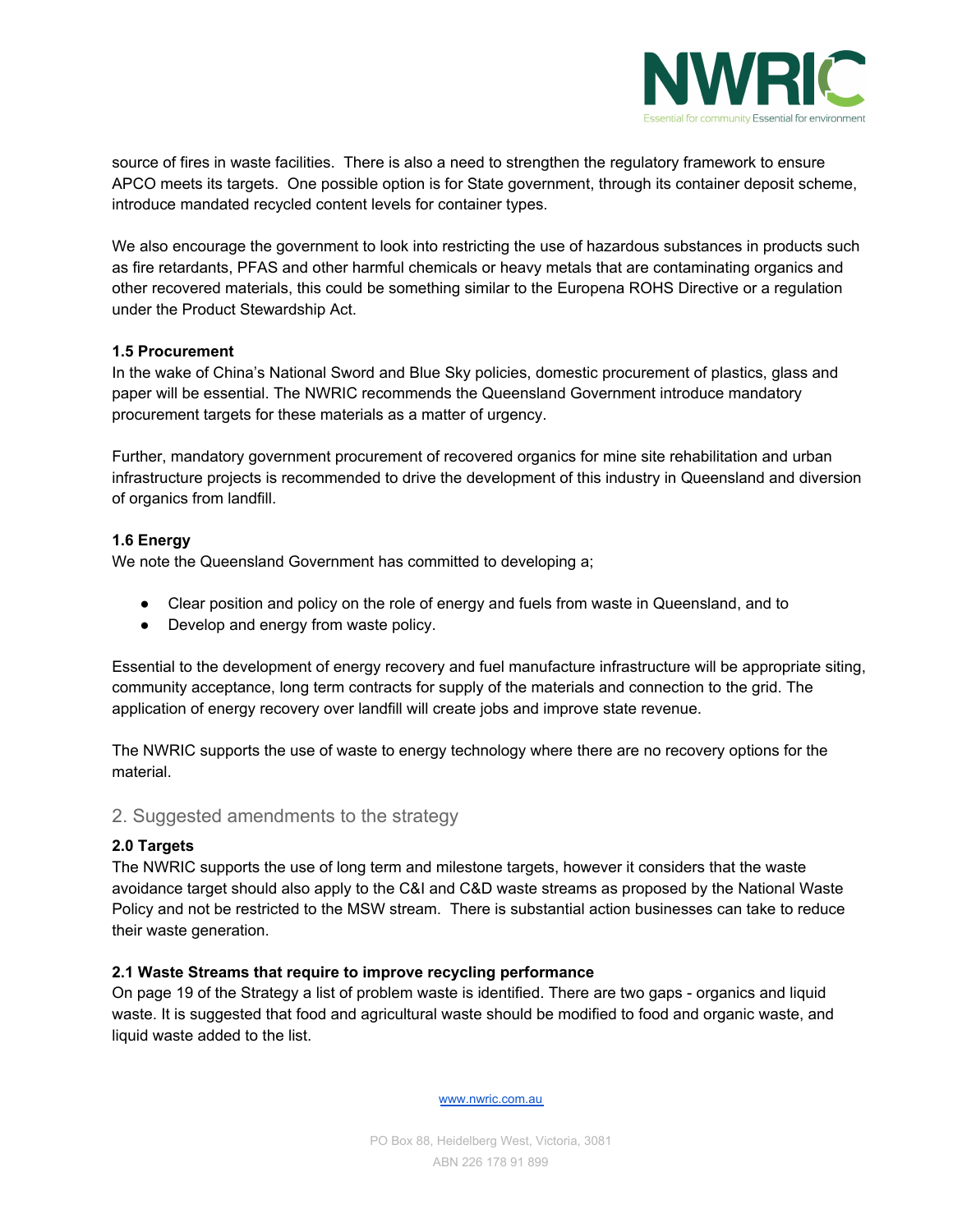

# 3. Additional critical issues for action

The NWRIC considers the following issues have not been adequately addressed in the strategy and the proposed actions should be included in the Strategy to address these critical issues.

# **3.0 A clear roadmap for liquid waste recovery**

Liquid waste is an important component of the industry. Government should create a clear roadmap for the effective capture, transport and where appropriate recovery of this stream. Appropriate policing of standards in liquid waste recovery is essential, as liquid waste is easier to illegal dump than materials.

# **3.1 Levy rebates to local government**

Currently, 105% of the new levy is being rebated to local government. This rebate without any performance targets on councils to reduce waste generation and increase recycling rates does not encourage diversion of waste from landfill. It also means that businesses will accept the greater share of the financial burden of implementing the new levy. It is recommended the Strategy require the 105% investment of levy returned to Local Government to be invested into waste and recycling activities, and monitoring of local government performance in achieving the strategy targets. Failure to do so should result in a reduction in amount of levy rebated.

# **3.2 Addressing of unnecessary stockpiling and ensuring the integrity of the levy**

Industry is concerned the introduction of the new Queensland waste levy may cause unnecessary waste stockpiling as a covert form of levy avoidance. We call for the new Queensland Government to ensure appropriate stockpiling controls are introduced and monitored similar to NSW as well as ensuring the responsible department is adequately equipped and funded to address this challenge.

# **3.3 A long term, rational levy investment strategy**

The NWRIC suggests the Strategy includes a commitment to invest 100% of the waste levy into waste and recycling activities and an urgent action is to develop an investment strategy and plan that will deliver the outcomes of the strategy.

# **3.4 A stable and competitive regulatory environment**

Regulation must be made in a manner which does not dis-incentivise private sector investment. By giving levy dividends to local government, or handing over control of waste services to local government, private sector capital will be deterred. Private investors and superfunds will not enter markets where they are competing with Government or where there is significant sovereign risk due to regulatory change.

# **3.5 Hazardous Waste**

The strategy needs to include actions to address the safe management of hazardous waste including PFAS, Asbestos be added to the list.

# **3.6 An appropriate plan for organics recovery**

In order to advance organics recovery, the strategy include development programs for recovered organics, consistent policing of regulatory standards and a statewide infrastructure plan for organics recovery facilities. Queensland can join the Commonwealth in leading programs to reduce food waste.

[www.nwric.com.au](http://www.nwric.com.au/)